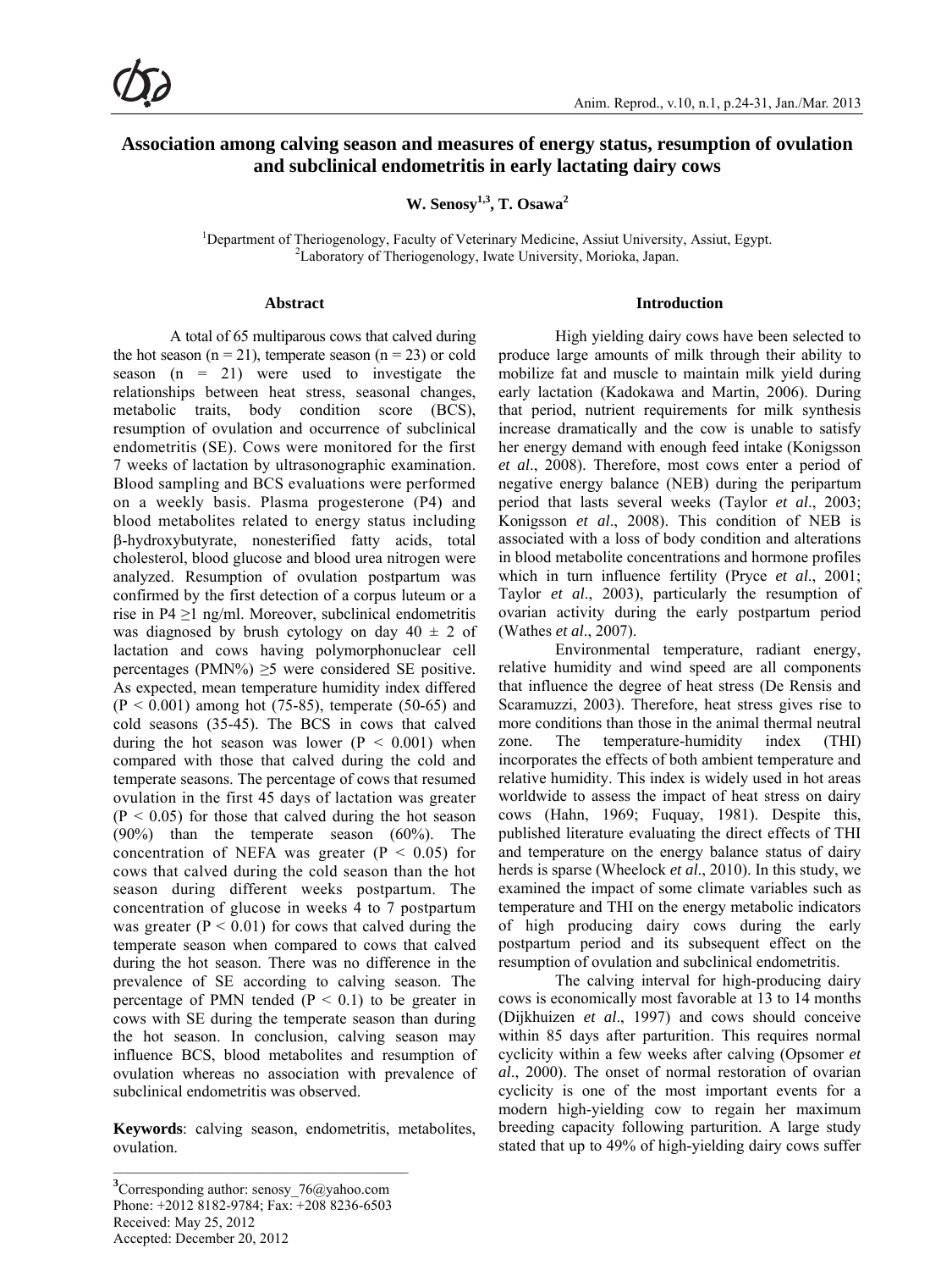from ovarian dysfunction postpartum (Opsomer *et al*., 2000), resulting in lower conception rates and longer calving intervals (Shrestha *et al*., 2004; Walsh *et al*., 2007). However, it is imperative to identify possible etiological factors that may predispose to or result in the occurrence of these disturbances.

An alteration in blood metabolites characterizes NEB. An excessive demand for glucose postpartum induces high peripheral blood nonesterified fatty acid (NEFA) concentration and ketone bodies (Herdt, 2000). β-hydroxybutyrate (BHBA) is the predominant form of ketone body in the blood and its higher concentration is a clue for fatty acid concentration. Serum metabolic profiles in high yielding postpartum cows are reflected in the follicular fluid and, as a result, may affect the quality of both the oocyte and granulosa cells (Leroy *et al*., 2004), with a subsequent delayed resumption of ovulation.

The aim of the present study was to characterize the energy balance, body condition score, incidence of resumption of ovulation and subclinical endometritis early postpartum during different calving seasons in high yielding Holstein cows.

#### **Materials and Methods**

### *Animals*

The study was carried out during 2007 and 2008 on a producing herd of 198 Holstein-Friesian dairy cows at the National Livestock Breeding Center, Iwate Station (Morioka, Japan). This area has a warm climate with four distinct seasons, with peak summer temperatures reaching 34°C and winter minimum temperatures reaching -10°C. Throughout the year, cows were kept in free-stall barns bedded with rice straw. Cows were fed according to National Research Council - NRC (1988) to meet their production requirements. They were group-fed a total mixed ration consisting of alfalfa, timothy and oat hay, corn, tofu, ground, wet beet pulp, cottonseed and soybean (roasted and meal), with approximately 13.7% CP (Crude protein) and 66% TDN (Total digestable nutrients) for close-up cows, and 17.5% CP and 73% TDN for lactating (35 kg of milk/day) cows. Cows were machine-milked twice daily and the 305 day milk production was  $11,299 \pm 1,452$  kg. The age of the cows ranged from 3 to 7 years. A total of 65 multiparous cows which calved during the hot season (May - September,  $n = 21$ ; parity =  $2.2 \pm 0.8$ ; Mean  $\pm$  SD), temperate season (March - April, October -November,  $n = 23$ ; parity =  $2.0 \pm 0.8$ ) and cold season (December - February,  $n = 21$ ; parity =  $2.3 \pm 0.5$ ) were studied for energy status, resumption of ovulation and incidence of subclinical endometritis during 45 days postpartum. All animals in the study were selected based on a clinically normal status of the genital tract with no history of dystocia, caesarean section, retained fetal membranes, acute mastitis or periparturient paresis

### *Transrectal ultrasound examination of the ovaries*

All cows were subjected to ultrasonographic (US) examination to monitor the first ovulation with subsequent formation of luteal tissue and uterine involution. The ovaries and uteri were examined weekly from weeks 3 to 7 postpartum using a real-time B-mode mobile US unit with a 5/7.5 MHz linear array transducer (Agroscan; ECM Noveko International Inc., Angouleme, France). Resumption of ovarian activity was considered when a series of at least two consecutive plasma samples showed P4 concentrations  $\geq 1$  ng/ml. In the present work, every time P4 was >1 ng/ml a CL was visualized, and every time P4 was <1 ng/ml no CL was visualized. The postpartum interval for resumption of ovulation (PORI) was defined as the interval from calving to the first sample day that plasma progesterone concentration was  $\geq 1$  ng/ml.

### *Diagnosis of subclinical endometritis*

On day  $40 \pm 2$  postpartum, the diagnosis of subclinical uterine inflammation was carried out by endometrial cytology (EC) according to Senosy *et al*. (2009). Cytological evaluation (brush cytology) was used to estimate the polymorphonuclear cell percentage (PMN%) by counting a minimum of 200 PMN and endometrial cells at 400X magnification for quantitative assessment of endometrial inflammation. Mononuclear cells (lymphocytes and macrophages) were not included in counting. Cows having  $\geq$ 5% PMN were considered to have subclinical endometritis, whereas cows with  $\leq 5\%$ PMN were considered to have a healthy uterus.

#### *Blood sampling and body condition scoring*

Blood samples were obtained on a weekly basis from weeks 2 to 7 postpartum by puncture of the coccygeal blood vessel using evacuated heparinized tubes. Agitation of the cows and long durations of sampling were avoided since stress may interfere with endocrine and metabolic variables. Blood samples were centrifuged at 2000 x g and plasma was harvested and stored at -30°C until analysis. Body condition scoring (Ferguson *et al*., 1994) was estimated by the same observer from weeks 2 to 7 postpartum.

# *Progesterone and biochemical analyses*

Plasma progesterone concentrations were measured by time-resolved fluorescence immunoassay (TR-FIA) kits (DELFIA Progesterone Reagents, Wallac Oy, Turku, Finland) according to the manufacturer's protocol and a previous method (Senosy *et al*., 2009).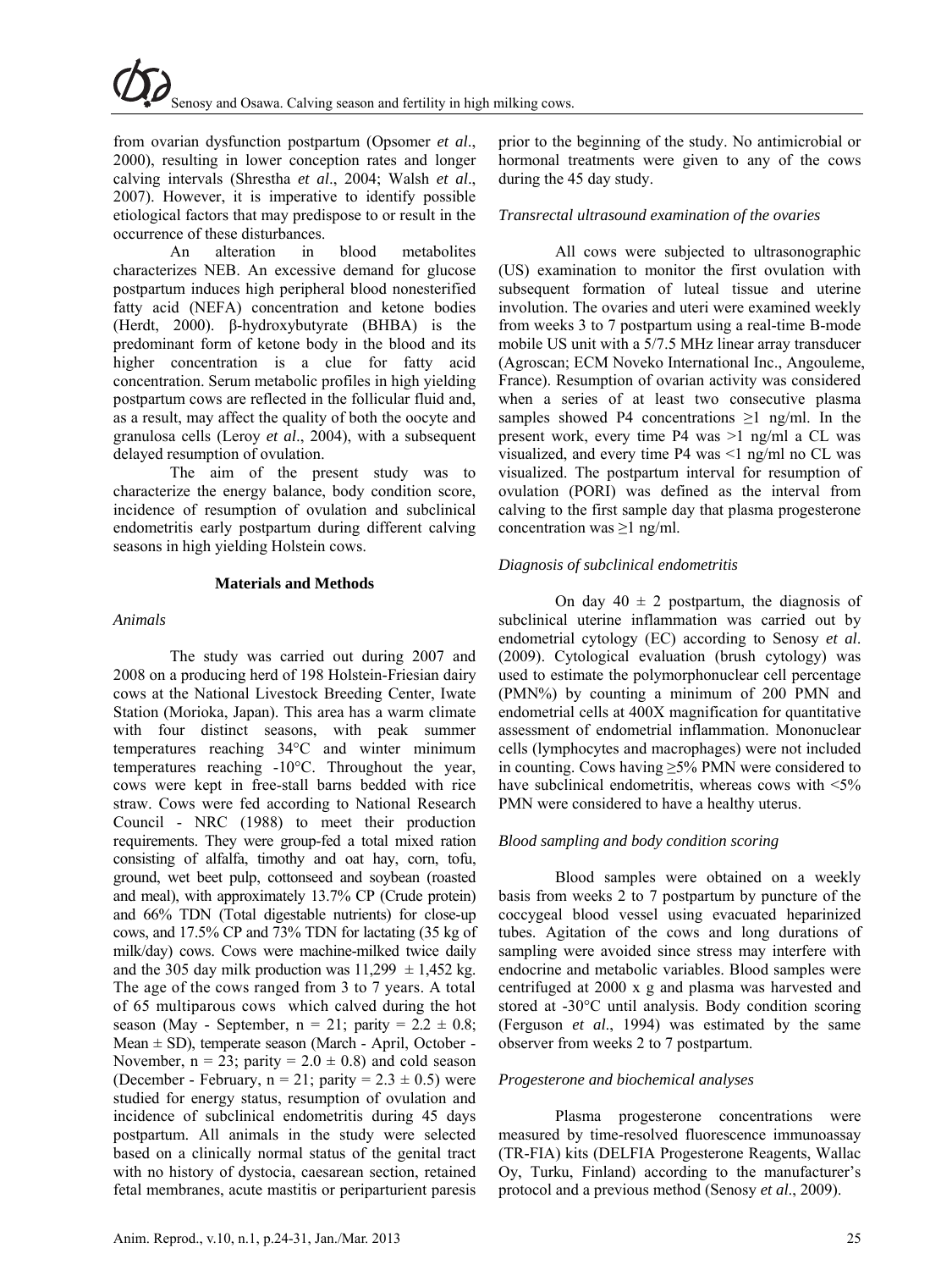In each sample, the concentrations of BHBA, NEFA, total cholesterol (T-chol), glucose and blood urea nitrogen (BUN) were measured on an Operationally Enhanced Random Access analyzer (Accute, Toshiba Medical Systems, Toshiba, Japan) using kinetic enzymatic kits (Roche Diagnostics, Japan; NEFA-HA Wako test kit, Autokit-3HB Wako test kit for BHBA, Glucose HK Rikitech test kit, BUN Rikitech test kit and Total cholesterol [TCII] Rikitech test kit) according to the manufacturer's instructions. The ranges of measurements were as follows: NEFA up to 2.00 mEq/l, BHBA 1.17 to 3000  $\mu$ mol/l, glucose 2 to 750 mg/dl, BUN 0.5 to 150 mg/dl and T-chol 5 to 800 mg/dl. The intra- and inter-assay coefficients of variation were below 5%.

### *Meteorological variables*

Climate data such as daily mean and maximum temperature (T) and mean and minimum relative humidity were recorded inside the stalls every hour during the study period using an automated device (SK-L200II series; SK-L200THII α for temperature and humidity, Sato Keiryoki MFG. CO., LTD, Japan). The device was located 3.5 m above the ground. The mean temperature humidity index (THI) was fitted to the following equations (Hahn, 1969):

Mean THI =  ${(0.8 \times \text{mean T})}$  +  ${(\text{mean RH}(\%)/100) \times}$ (mean T-14.4)} + 46.4

T: air temperature; RH: relative humidity expressed in decimals.

# *Statistical analyses*

The primary goal of this study was to investigate the relationship among calving season and blood metabolites (BHBA, NEFA, T-chol, glucose and BUN), BCS, resumption of ovulation and subclinical endometritis. The general linear models ANOVA for repeated measures (SPSS Version 16.0; SPSS Inc., Chicago, IL, USA) were used to determine main effects of group and week, and their one-way interactions. The data of PMN% was log transformed in order to be normally distributed. Comparisons between proportions of animals resuming ovarian activity was performed by a Chi square test using pairwise comparisons of the proportions. Calving season and age were considered main effects, while interval to resumption of ovarian activity, blood metabolic traits including BHBA, NEFA, T-chol, glucose, BUN, BCS, average milk yield,

prevalence of subclinical endometritis and PMN% were considered dependent variables. Data are presented as mean  $\pm$  SEM, while proportions of cows resuming ovulation and with subclinical endometritis were categorical data. Probability values with  $P \le 0.05$  were considered significant and  $0.05 \leq P \leq 0.1$  were considered as tending toward significance.

### **Results**

## *Temperature humidity index, milk production, age and body condition score*

The calculated means of THI during the cold, temperate and hot seasons varied  $(P < 0.001)$  between 35-45, 50-65 and 75-85, respectively. Average milk production in cows 305 days postpartum tended ( $\overline{P} = 0.07$ ) to be greater in cows that calved in the temperate season (12,067.3  $\pm$  1,383 kg) when compared to those that calved during the cold  $(10,845.3 \pm 1,479.3 \text{ kg})$  and hot seasons (11,285  $\pm$  1,648.5 kg). Milk production during the first 45 days postpartum was  $1,685.2 \pm 215.6$  kg,  $1,683.8 \pm 237.2$  kg and  $1,635.3 \pm 238.8$  kg in cows calving during the temperate, hot and cold seasons, respectively. There was no difference in age between the animals that calved during different seasons. BCS was lower ( $P < 0.001$ ) in cows that delivered during the hot season when compared to those that calved during the cold and temperate seasons at different time points postpartum. Furthermore, body condition score loss during later times was less extensive in the animals that calved during the hot season when compared to those that calved during both the cold and temperate seasons. There was no difference between the BCS of cows that calved during the cold and temperate seasons (Fig 1).

# *Resumption of ovarian cyclicity*

Based on the first detection and weekly detection of both luteal tissue formation and a progesterone level  $\geq 1$  ng/ml, the percentage of animals that resumed ovarian cyclicity within 45 days postpartum was higher ( $P < 0.05$ ) in cows that calved during the hot season (90%) than those that calved during the temperate season (60.9%; Table 1). There was no difference  $(P > 0.05)$  in PORI among the different groups of cows that calved during the hot  $(32.3 \pm 7.3 \text{ days})$ , temperate  $(32.0 \pm 7.8 \text{ days})$  and cold seasons  $(34.3 \pm 7.8$  days; Table 1).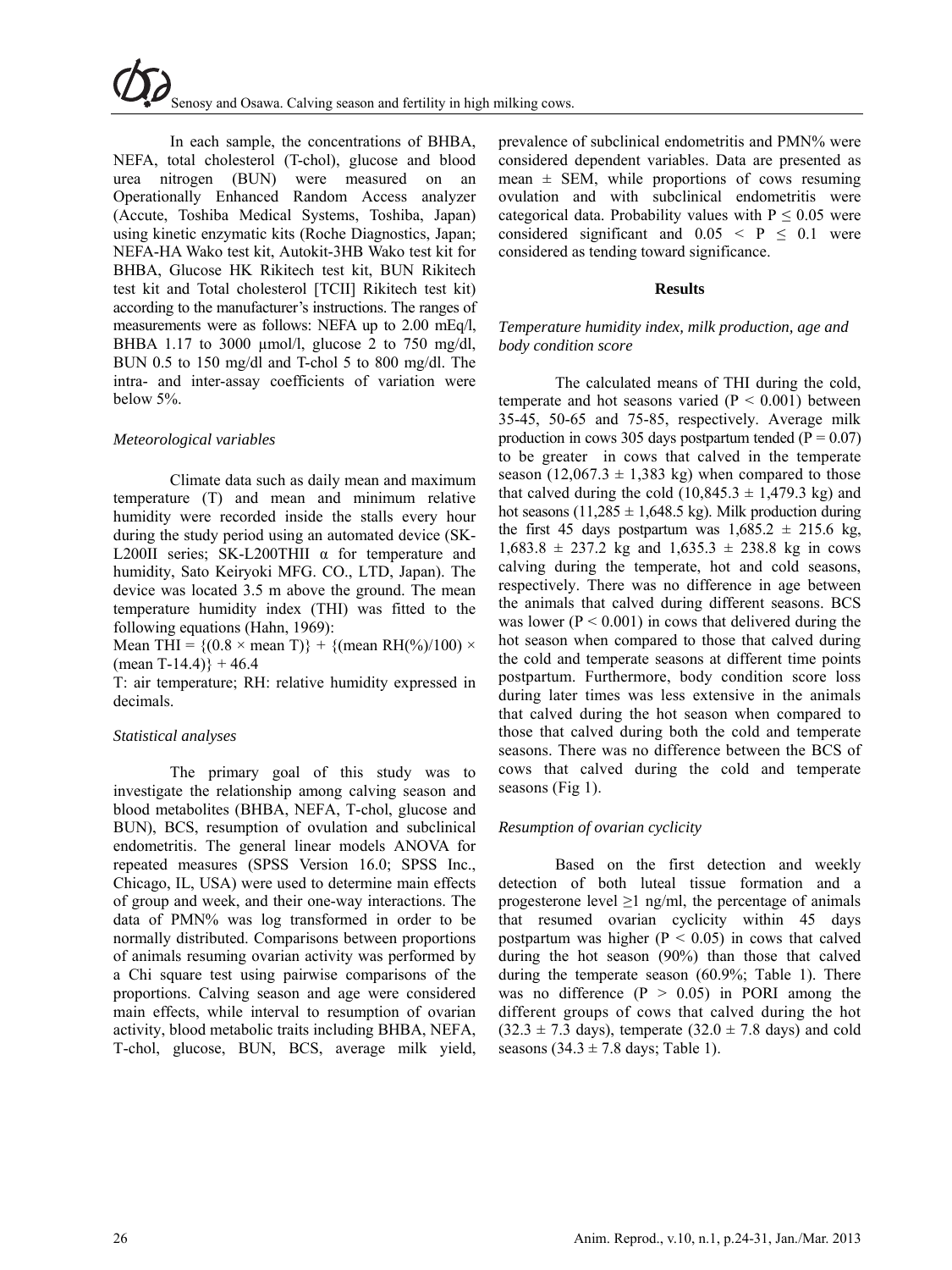

Figure 1. Body condition score (BCS) in animals calved during the hot, temperate and cold seasons. Values with different superscripts between groups within the same week were significant  $\lambda^{ab}P < 0.01$ ;  $^{cd}P < 0.001$ ). There were significant main effects of week and group ( $P < 0.001$ ), whereas their interaction was not significant.

Table 1. Effect of calving season on restoration of ovarian cyclicity, occurrence of subclinical endometritis at day  $40 \pm 2$ , polymorphonuclear cell percentage (PMN %) and postpartum resumption of ovulation interval (PORI,  $Mean \pm SEM$ ).

| Hot season     | Temperate season  | Cold season         |
|----------------|-------------------|---------------------|
| $(n = 21)$     | $(n = 23)$        | $(n = 21)$          |
| 90 $(19/21)^a$ | $60.9(14/23)^{b}$ | 66.7 $(14/21)^{ab}$ |
| 42.9(9/21)     | 30.4(7/23)        | 33.3(7/21)          |
| $6.3 \pm 0.9$  | $18.1 \pm 15.9$   | $12.2 \pm 9.1$      |
| $32.3 \pm 7.3$ | $32.0 \pm 7.8$    | $34.3 \pm 7.8$      |
|                |                   |                     |

<sup>a,b</sup> Within rows, values with different superscripts were different ( $P < 0.05$ ).

#### *Metabolic trait changes*

There was no significant difference among groups in relation to BHBA concentrations during different weeks postpartum (Fig. 2A). At week 5 postpartum, BHBA concentration tended ( $P = 0.06$ ) to be higher in cows that calved during the temperate season (619.7  $\pm$  136.5 µmol/l) than cows that calved during the hot season  $(523.8 \pm 148.5 \text{ µmol/l})$ . NEFA concentration was higher in cows that calved during the cold season when compared to those that calved during the hot season at week 2 (P < 0.05), week 3 (P < 0.001), week 4 ( $P < 0.05$ ), week 5 ( $P < 0.05$ ), and week 6 postpartum (P < 0.01; Fig. 2B). Moreover, NEFA concentration was higher in animals that calved during the temperate season at weeks 3 ( $P < 0.01$ ), 4 ( $P < 0.05$ ) and 6 postpartum ( $P < 0.01$ ) when compared to those that calved during the hot season (Fig. 2B). Blood glucose concentrations were higher in cows that calved during the temperate season than those animals that calved during the hot season at week  $4 (P < 0.01)$ , week 5 ( $P < 0.05$ ), week 6 ( $P < 0.05$ ) and week 7 postpartum  $(P < 0.01$ ; Fig 2C). There was no significant difference among groups regarding total cholestrol concentration

during different weeks postpartum (Fig. 2B). The concentration of BUN was higher in cows that calved during the temperate season than cows that calved during the hot season at week 2 ( $P < 0.05$ ), 3 ( $P < 0.01$ ), 4 (P < 0.01), 5 (P < 0.01), 6 (P < 0.01) and 7 (P < 0.01) postpartum (Fig. 2E). Furthermore, BUN concentration in cows that calved during the cold season was higher (P  $<$  0.05) at weeks 4 and 6 postpartum when compared with those that calved during the hot season. On the other hand, BUN concentration in cows that calved during the cold season was lower ( $P < 0.05$ ) than of cows that calved during the temperate season (Fig. 2E).

#### *Polymorphonuclear cell percentage (PMN%) and incidence of subclinical endometritis*

The prevalence of a cytological diagnosis of endometritis was 7/21 (33.3%), 7/23 (30.4%) and 9/21 (42.9%) during the cold, temperate and hot seasons, respectively. Polymorphonuclear cell percentage (PMN%) tended  $(P < 0.1)$  to be greater in cows with subclinical endometritis that calved during the temperate season (18.1  $\pm$  15.9%) when compared to those that calved during the hot season  $(6.3 \pm 0.9\%;$  Table 1).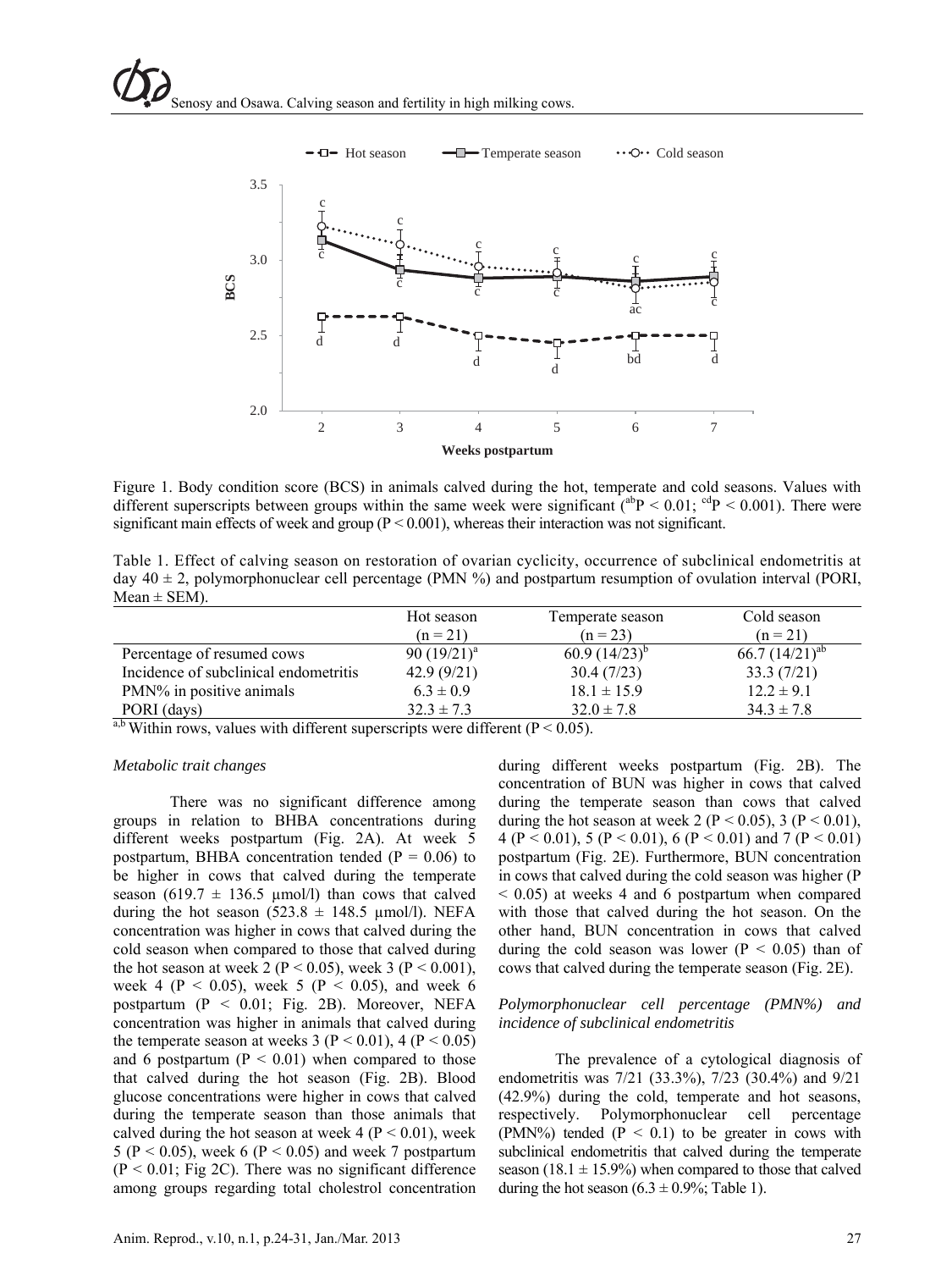

 $\leftarrow$   $\leftarrow$  Hot season  $\leftarrow$  Temperate season  $\cdots$  O $\cdots$  Cold season

Figure 2. Blood metabolic traits in cows calved during the hot, temperate and cold seasons, including (A) β-hydroxybutyrate (BHBA), (B) nonesterified fatty acids (NEFA), (C) blood glucose, (D) total cholesterol (T-chol), and (E) blood urea nitrogen (BUN) during weeks 2, 3, 4, 5, 6, and 7 postpartum. Values with different superscripts between groups within the same week were significant. There were significant main effects of week and group ( $P < 0.05$ ), whereas their interaction was not significant.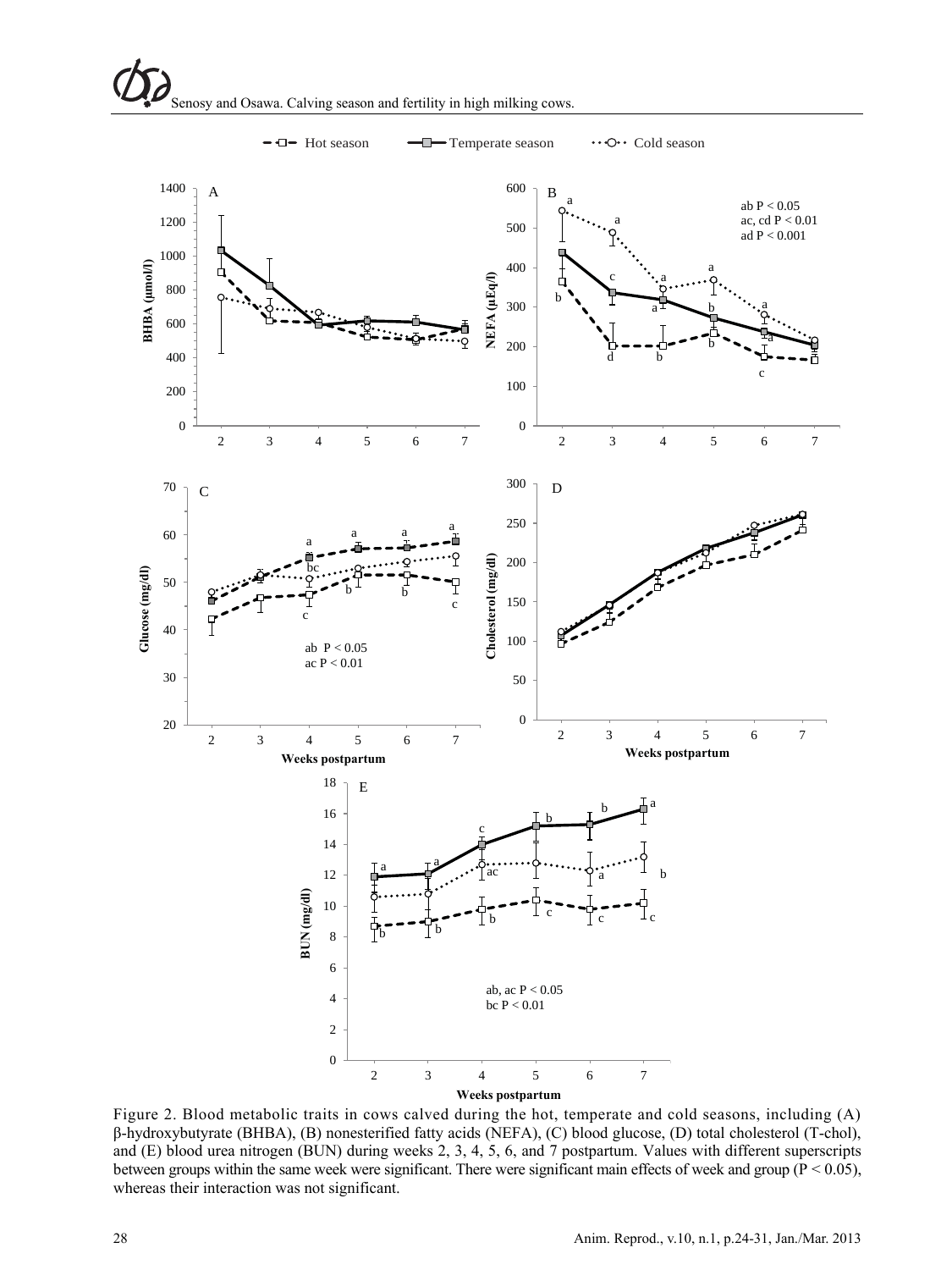#### **Discussion**

The present study investigated the association among calving season and measures of energy status, resumption of ovulation and subclinical endometritis during early lactation in dairy cows. It has been generally believed that heat stress can aggravate NEB due to declined dry matter intake, with the purpose of avoiding an excessive heat addition of digestion and to control metabolic heat production (Collier *et al*., 1992; Blackshaw and Blackshaw, 1994). In the present study, dairy cows that calved during hot months had a lower BCS when compared to the cold and temperate month calving cows. Earlier studies confirmed our findings and stated that BCS was lower in cows during the summer when compared to cows during the winter at 6 weeks postpartum (Jonsson *et al*., 1997; Shehab-El-Deen *et al*., 2010). Changes in BCS give an indirect assessment of fertility loss as a loss of one unit of BCS has been associated with a reduction in conception rates and, hence, lower fertility rates (Butler, 2000). This greater loss of BCS is due to a reduced dry matter intake (Collier *et al*., 1992; Blackshaw and Blackshaw, 1994). Other studies showed that a hot climate significantly contributes to reduced milk production indirectly through its effect on feed intake (Mayer *et al*., 1999; Payne and Wilson, 1999; West, 2003). These results are in accordance with ours in which average milk production at 305 days of lactation tended to be lower in animals that calved during the summer season when compared to those that calved during temperate weather. Moreover, Ray *et al*. (1992) concluded that milk production was depressed for cows calving during the summer and fall when compared to those calving during winter and spring.

A higher proportion of cows ovulated had calved during the cool season when compared with cows that calved during the hot season (Kornmatitsuk *et al*., 2008). Conversely, our study revealed that a greater percentage of cows that calved during the hot season resumed their ovarian cyclicity when compared to those that calved during temperate months. Our observation was also reported by Hansen (1997), who found that conception rates remained lower during autumn when the climate is temperate and the cows are no longer exposed to heat stress. Moreover, cows exposed to heat stress suffered from impaired steroidogenesis in medium and large sized follicles 3 weeks later (Roth *et al*., 2001). Furthermore, thecal cells appeared to be consistently susceptible to heat stress and expressed a carryover effect on androgen production in both types of follicles. This observation may be explained by the fact that ovarian follicles are susceptible to heat stress (Badinga *et al*., 1993; Wolfenson *et al*., 1995) and by the fact that it takes about 40–50 days for small, antral follicles to develop into large, dominant follicles (Lussier *et al*., 1987). Thus, exposure to summer heat stress during the early stages of follicular development

may impair later follicular function and decrease fertility during autumn.

It has been widely accepted that heat stress can aggravate NEB, predominantly due to a reduced dry matter intake in order to prevent an excessive heat increment of digestion and to control metabolic heat production (Collier *et al*., 1992; Blackshaw and Blackshaw, 1994). NEFA was higher during the summer than during winter (Shehab-El-Deen *et al*., 2010). These results were contrary to our results as NEFA was higher during winter than summer. Therefore, higher NEFA during winter may be not due to heat stress but a low plane of nutrition (Rhoads *et al*., 2009; Shwartz *et al*., 2009), as low temperatures may affect or lower food intake. Increased plasma NEFA concentrations are a classic glucose-sparing mechanism that animals on a low plane of nutrition implement to maximize milk synthesis. Serum glucose concentrations change all throughout the year and are affected by the month of the year (Ndlovu *et al*., 2009). This study reported that serum glucose concentrations were highest in October and started to decline in January or February. These findings were comparable to our findings. Moreover, Shehab-El-Deen *et al*. (2010) found that blood glucose was lower during summer months when compared to winter months at different weeks postpartum, from week 1 to week 6. The possible mechanisms by which heat stress reduces plasma glucose concentrations include reduced DMI (Abilay *et al*., 1975; Roman-Ponce *et al*., 1981; Flamenbaum *et al*., 1995), altered metabolic hormone secretion and the partitioning of energy to thermoregulation (Finch, 1986).

Subclinical inflammation of the endometrium takes place in the absence of signs of endometritis, as determined by cytology (LeBlanc and Duffield, 2002). Hence, the first reaction of the uterus against foreign bodies is a neutrophilic influx into the endometrium and uterine lumen (Klucinski *et al*., 1995). In the present study, PMN% tended to be higher in cows with subclinical endometritis that calved during the temperate season when compared to those that calved during the hot season. This is a clue that heat stress and season may play a role in PMN% in cytologically diagnosed subclinical endometritis. These results suggested that heat stress interferes with innate and acquired immune status (do Amaral *et al*., 2011). Therefore, heat stress has an adverse effect on the uterine environment and endometrial function including the production of heat-shock proteins by the endometrium and an increased production and release of prostaglandin F2α from the endometrium (Wolfenson *et al*., 2000).

In conclusion, calving season and heat stress can influence the pattern of some blood metabolites, such as NEFA and blood glucose. Moreover, cows that calved during hot months were thinner at calving. Resumption of ovarian cyclicity was lower during the temperate season, which is an indication of the carry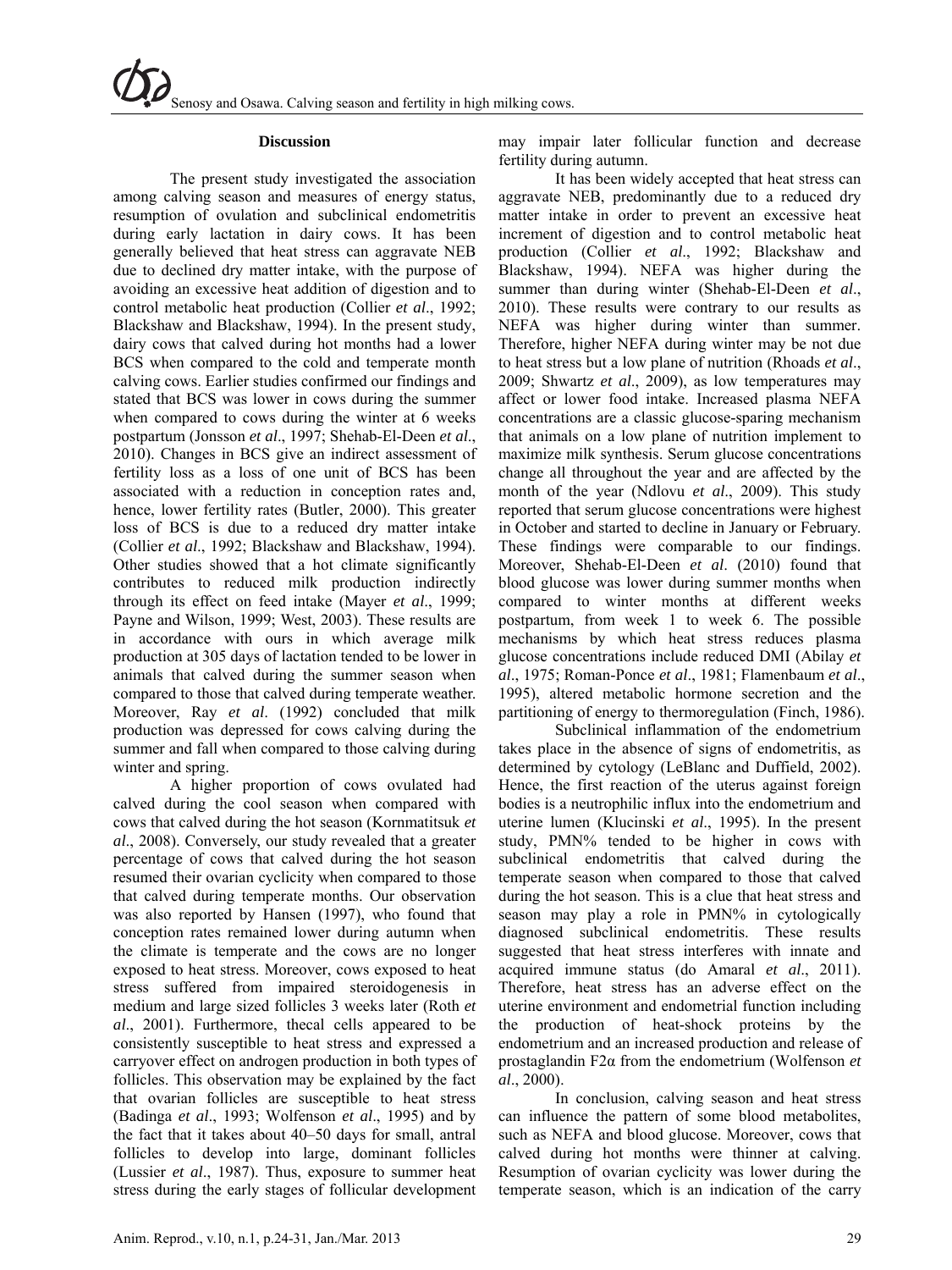over effect of heat stress during summer season on the subsequent season (autumn). There was no influence of calving season on the incidence of subclinical endometritis, while there was an effect on the PMN% on positively diagnosed animals between the hot season and the temperate season.

#### **References**

**Abilay TA, Johnson HD, Madan M**. 1975. Influence of environmental heat on peripheral plasma progesterone and cortisol during the bovine estrous cycle. *J Dairy Sci*, 58:1836-1840.

**Badinga L, Thatcher WW, Diaz T, Drost M, Wolfenson D**. 1993. Effect of environmental heat stress on follicular development and steroidogenesis in lactating Holstein cows. *Theriogenology*, 39:797-810.

**Blackshaw JK, Blackshaw AW**. 1994. Heat stress in cattle and the effect of shade on production and behavior: a review. *Aust J Exp Agric*, 34:285-295.

**Butler WR**. 2000. Nutritional interactions with reproductive performance in dairy cattle. *Anim Reprod Sci*, 60/61:449-457.

**Collier RI, Beede DK, Thatcher WW, Israel LA, Wilcox CJ**. 1992. Influences of environment and its modification on dairy animal health and production. *J Dairy Sci*, 65:2213-2227.

**De Rensis F, Scaramuzzi RJ**. 2003. Heat stress and seasonal effects on reproduction in the dairy cow: a review. *Theriogenology*, 60:1139-1151.

**Dijkhuizen AA, Huirne RBM, Jalvingh AW, Stelwagen J**. 1997. Economic impact ofcommon health and fertility problems. *In*: Dijkhuizen AA, Morris RS (Ed.). *Animal Health Economics: Principles and Applications*. Sydney: University of Sydney Press. pp. 41-58.

**do Amaral BC, Connor EE, Tao S, Hayen MJ, Bubolz JW, Dahl GE**. 2011. Heat stress abatement during the dry period influences metabolic gene expression and improves immune status in the transition period of dairy cows. *J Dairy Sci*, 94:86-96.

**Ferguson JD, Galligan DT, Thomsen N**. 1994. Principal descriptors of body condition score in Holstein cows. *J Dairy Sci*, 77:2695-2703.

**Finch VA.** 1986. Body temperature in beef cattle: its control and relevance to production in the tropics. *J Anim Sci*, 62:531-542.

**Flamenbaum I, Wolfenson D, Kunz PL, Maman M, Berman A**. 1995. Interactions between body condition at calving and cooling of dairy cows during lactation in summer. *J Dairy Sci*, 78:2221-2229.

**Fuquay JW**. 1981. Heat stress as it affects animal production. *J Anim Sci*, 52:164-174.

**Hahn GL**. 1969. Predicted vs. measured production differences using summer air conditioning for lactating cows. *J Dairy Sci*, 52:800-802.

**Hansen PJ**. 1997. Effects of environment on bovine reproduction. *In*: Youngquist RS (Ed.). *Current Therapy in Large Animal Theriogenology*. Philadelphia, PA: WB Saunders. pp. 403-415.

**Herdt TH**. 2000. Ruminant adaptation to negative energy balance. Influences on the etiology of ketosis and fatty liver. *Vet Clin North Am Food Anim Pract*, 16:215-230.

**Jonsson NN, McGowan MR, McGuigan K, Davison TM, Hussain AM, Kafi M, Matschoss A**. 1997. Relationships among calving season, heat load, energy balance and postpartum ovulation of dairy cows in a subtropical environment. *Anim Reprod Sci*, 47:315-326.

**Kadokawa H, Martin BG**. 2006. A new perspective on Management of reproduction in dairy cows: the need for detailed metabolic information, an improved selection index and extended lactation. *J Reprod Dev*, 52:161-168.

**Klucinski W, Dembele K, Kleczkowski M, Sitarska E, Winnicka A, Sikora J**. 1995. Evaluation of the effect of experimental cow endometritis on bactericidal capability of phagocytizing cells isolated from the blood and uterine lumen*. Zentralbl Veterinarmed A*, 42:461- 466.

**Konigsson K, Savoini G, Govoni N, Invernizzi G, Prandi A, Kindahl H, Veronesi MC**. 2008. Energy balance, leptin, NEFA and IGF-1 plasma concentrations and resumption of postpartum ovarian activity in Swedish Red and White breed cows. *Acta Vet Scand*, 50:3-9.

**Kornmatitsuk B, Chantaraprateep P, Kornmatitsuk S, Kindahl H**. 2008. Different types of postpartum luteal activity affected by the exposure of heat stress and subsequent reproductive performance in holstein lactating cows. *Reprod Domest Anim*, 43:515-519.

**LeBlanc SJ, Duffield TF**. 2002. Defining and diagnosing postpartum clinical endometritis and its impact on reproductive performance in dairy cows. *J Dairy Sci*, 85:2223-2236.

**Leroy JL, Vanholder T, Delanghe JR, Opsomer G, Van Soom A, Bols PE, de Kruif A**. 2004. Metabolite and ionic composition of follicular fluid from differentsized follicles and their relationship to serum concentrations in dairy cows. *Anim Reprod Sci*, 80:201- 211.

**Lussier JG, Matton P, Dufour JJ**. 1987. Growth rates of follicles in the ovary of the cow. *J Reprod Fertil*, 81:301-307.

**Mayer DG, Davison TM, McGowan MR, Young BA, Matschoss AL, Hall AB, Goodwin PJ, Jonsson NN, Gaughan JB**. 1999. Extent and economic effect of heat loads on dairy cattle production in Australia. *Aust Vet J*, 77:804-808.

**National Research Council**. 1988. *Nutrient Requirements of Dairy Cattle.* 6th ed. Washington. DC: National Academy of Sciences. 157 pp.

**Ndlovu T, Chimonyo M, Okoh AI, Muchenje V, Dzama K, Dube S, Raats JG**. 2009. A comparison of nutritionally-related blood metabolites among Nguni, Bonsmara and Angus steers raised on sweetveld. *Vet J*, 179:273-281.

**Opsomer G, Gröhn YT, Hertl J, Coryn M, Deluyker**